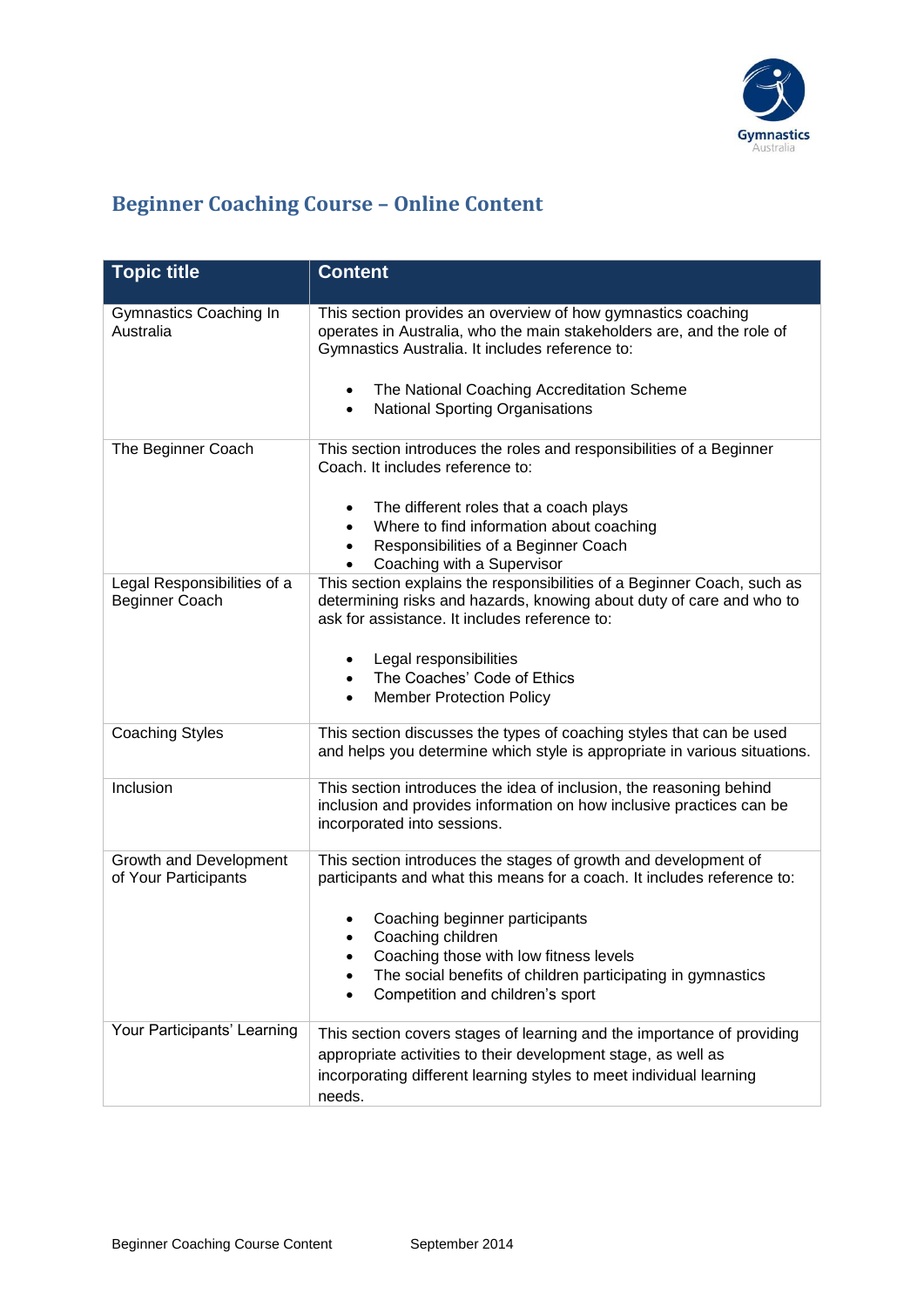

| <b>Topic title</b>                                 | <b>Content</b>                                                                                                                                                                                                                                                                        |
|----------------------------------------------------|---------------------------------------------------------------------------------------------------------------------------------------------------------------------------------------------------------------------------------------------------------------------------------------|
| Communication to Improve<br>Learning               | This section considers methods of communication to support learning. It<br>includes reference to:<br>Types of communication<br>Active listening<br>$\bullet$<br>How to give good feedback<br>$\bullet$                                                                                |
| <b>Group Management</b>                            | This section supports a coach to manage a group. It includes reference<br>to:<br>Managing a group for the first time<br>Engaging the participant<br>$\bullet$<br>Managing a disruptive participant<br>$\bullet$                                                                       |
| Working with Your Support<br><b>Network</b>        | This section covers the support network available to a coach and how<br>to best work with them.                                                                                                                                                                                       |
| Safety                                             | This section outlines the role the Beginner Coach plays to ensure<br>participants are safe at all times. It includes reference to:<br>Safety in the gym<br>$\bullet$<br>Safety of participants<br>٠<br><b>Risks and hazards</b><br>$\bullet$<br>Managing an incident<br>$\bullet$     |
| Planning and Conducting<br>Your Gymnastics Session | This section introduces planning a gymnastics lesson. It includes<br>reference to:<br>Setting goals<br>٠<br>The lesson plan<br>$\bullet$<br>Preparing the participants<br>٠<br>Warm-up<br>$\bullet$<br>Cool-down                                                                      |
| Components of Fitness for<br>Gymnastics            | This section introduces the importance of including fitness elements<br>into a gymnastics session. It includes reference to:<br>Endurance<br>Strength<br>Flexibility                                                                                                                  |
| <b>Teaching Gymnastics</b>                         | This section covers the fundamental aspects of gymnastics. It includes:<br>The 4F's philosophy<br>٠<br>Hand apparatus<br>٠<br>Key coaching points<br>$\bullet$<br><b>Dominant Movement Patterns</b><br>$\bullet$<br>Working with objects<br>Fundamental shapes<br>Movement principles |